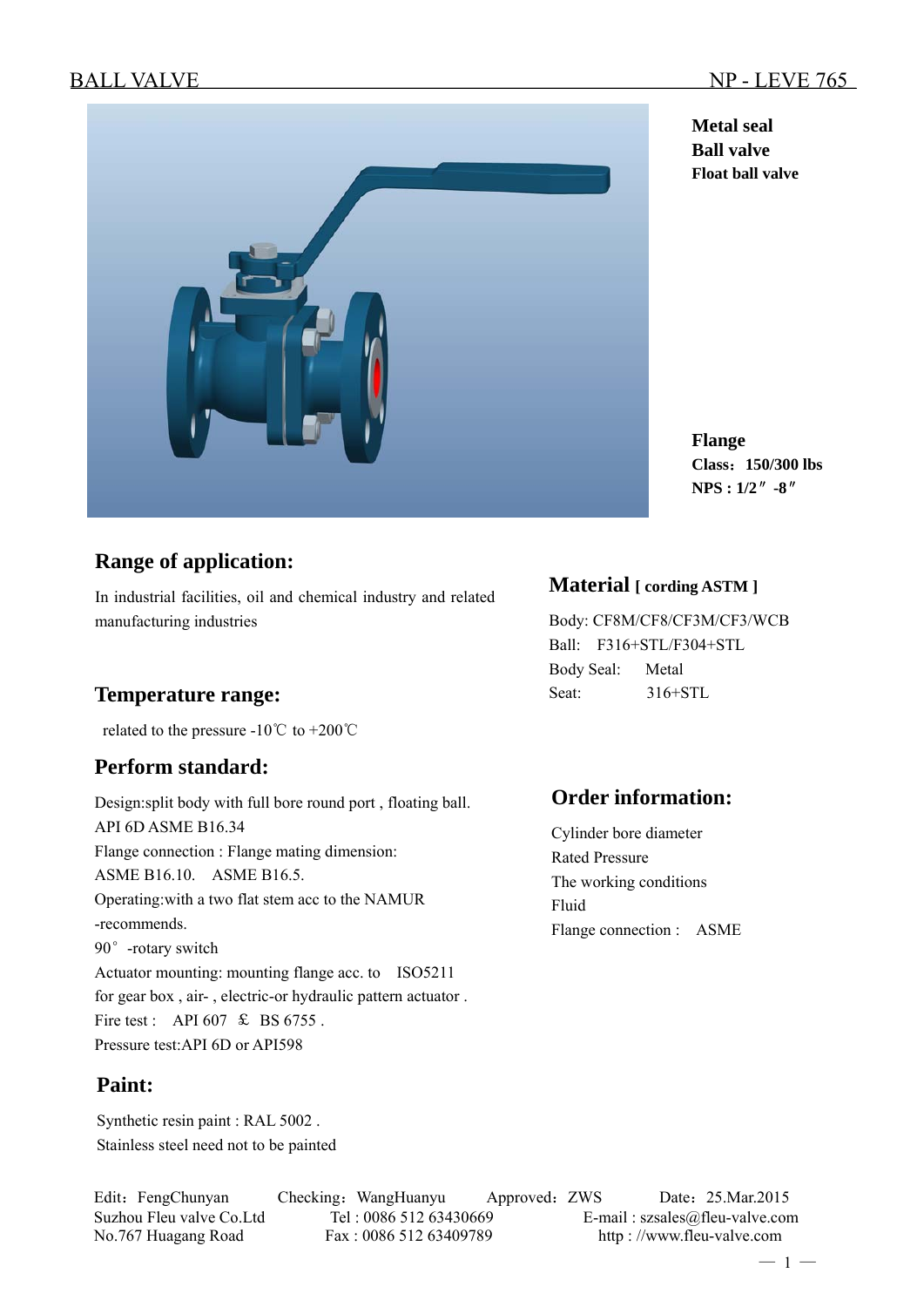$\overline{19}$ 

Size :  $5'' - 8''$ 

9

8

 $\overline{7}$ 

a an

 $(21)$  $\overline{20}$ 

 $(25)$ 

| FIG.    | <b>CLASS</b> | <b>Material</b> | <b>RANGE</b>  |
|---------|--------------|-----------------|---------------|
| 131.765 | 150LB        | WCB             | $1/2"$ - 8"   |
| 132.765 | 300LB        | WCB             | $1/2"$ - 8"   |
| 151.765 | 150LB        | CF8M            | $1/2"$ - 8"   |
| 152.765 | 300LB        | CF8M            | $1/2"$ - $8"$ |



Ball valve with full bore and Flange .

|                         |              | <b>Material</b>                                          |                                               |  |  |  |
|-------------------------|--------------|----------------------------------------------------------|-----------------------------------------------|--|--|--|
| NO.                     | Part         | FIG. 151.765 / 152.765                                   | FIG. 131.765 / 132.765                        |  |  |  |
| 1                       | Adapter      | CF8M / CF8 / CF3M / CF3                                  | <b>WCB</b>                                    |  |  |  |
| $\overline{2}$          | <b>Bolts</b> | B <sub>8</sub> M                                         | B7                                            |  |  |  |
| 3                       | <b>Nuts</b>  | 8M                                                       | 2H                                            |  |  |  |
| $\overline{\mathbf{4}}$ | Body seal    | <b>PTFE</b>                                              | <b>PTFE</b>                                   |  |  |  |
| 5                       | Body         | CF8M / CF8 / CF3M / CF3                                  | <b>WCB</b>                                    |  |  |  |
| 6                       | Ball         | F316+STL                                                 | F304+STL                                      |  |  |  |
| 7                       | Spring       | 17-7PH                                                   | 17-7PH                                        |  |  |  |
| 8                       | Gasket       | Graphite $+316$                                          | Graphite $+304$                               |  |  |  |
| 9                       | Seat         | 316+STL                                                  | 304+STL                                       |  |  |  |
| 18                      | Gland        | 316                                                      | A105                                          |  |  |  |
| 19                      | Lever        | CF8 ( $DN \leq 4"$ ) / 45 Galvanization ( $DN \geq 5"$ ) | Gr60-40-18 (DN $\leq$ 4") / 45 (DN $\geq$ 5") |  |  |  |
| 20                      | Gasket       | 304                                                      | 304                                           |  |  |  |
| 21                      | <b>Bolt</b>  | B <sub>8</sub> M                                         | B7                                            |  |  |  |
| 24                      | Body seal    | Graphite                                                 | Graphite                                      |  |  |  |
| 25                      | Switch       | CF8                                                      | <b>WCB</b>                                    |  |  |  |

## **Material list**

Edit: FengChunyan Checking: WangHuanyu Approved: ZWS Date: 25.Mar.2015 Suzhou Fleu valve Co.Ltd Tel : 0086 512 63430669 E-mail : szsales@fleu-valve.com<br>No.767 Huagang Road Fax : 0086 512 63409789 http : //www.fleu-valve.com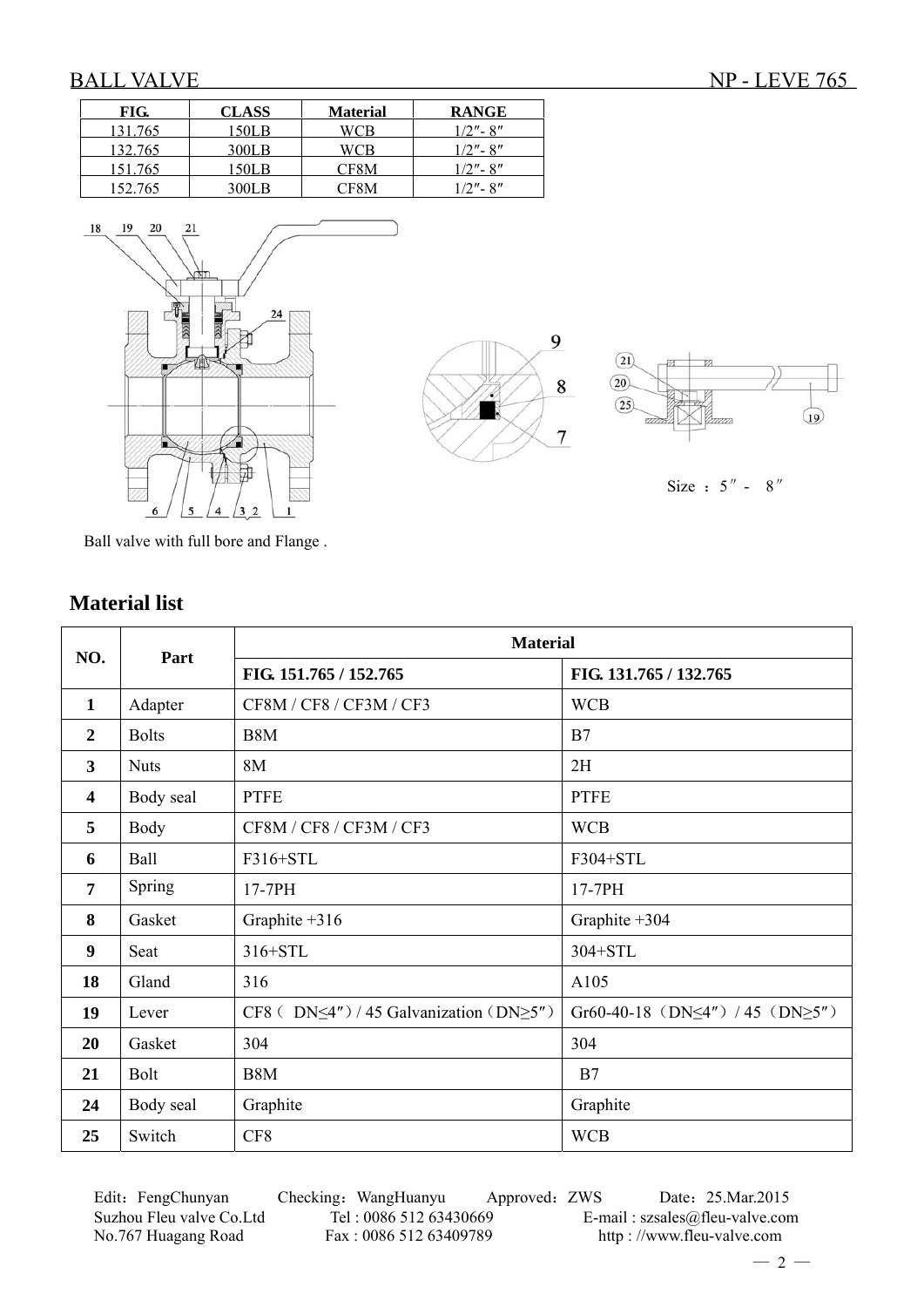# **Stopfbuchs-Varianten**

## **VGS PTFE + GRAPHITE + SPRING** (**TA AIR + FIRE SAFE**)



## **Material list**

| NO. | Part              |                        | <b>Material</b>        |  |  |  |  |  |  |
|-----|-------------------|------------------------|------------------------|--|--|--|--|--|--|
|     |                   | FIG. 151.765 / 152.765 | FIG. 131.765 / 132.765 |  |  |  |  |  |  |
| 11  | Thrust bearing    | PTFE+25%glass          | PTFE+25%glass          |  |  |  |  |  |  |
| 12  | <b>Stem</b>       | 17-4PH / F316          | 17-4PH / F316          |  |  |  |  |  |  |
| 13  | Packing           | <b>PTFE</b>            | <b>PTFE</b>            |  |  |  |  |  |  |
| 14  | Gasket            | 316                    | 316                    |  |  |  |  |  |  |
| 15  | Packing           | Graphite               | Graphite               |  |  |  |  |  |  |
| 16  | Gasket            | 316                    | 316                    |  |  |  |  |  |  |
| 17  | Belleville spring | 17-7PH                 | 17-7PH                 |  |  |  |  |  |  |
| 18  | Gland             | 316                    | A105                   |  |  |  |  |  |  |
| 19  | Body seal         | Graphite               | Graphite               |  |  |  |  |  |  |
| 20  | Body seal         | <b>PTFE</b>            | <b>PTFE</b>            |  |  |  |  |  |  |
| 21  | <b>Bearing</b>    | PTFE+30%C              | PTFE+30%C              |  |  |  |  |  |  |



# **Dimension List**

| <b>Size</b> | 1/2             | 3/4             | 1               | 11/4 | 11/2 | 2    | 21/2 | 3    | 4    | 6    | 8    |
|-------------|-----------------|-----------------|-----------------|------|------|------|------|------|------|------|------|
| ΦF          | 50              | 50              | 50              | 50   | 70   | 70   | 70   | 102  | 102  | 125  | 125  |
| $\Phi$ G    | M6              | M <sub>6</sub>  | M <sub>6</sub>  | M6   | M8   | M8   | M8   | M10  | M10  | M12  | M12  |
| ΦН          | 35              | 35              | 35              | 35   | 55   | 55   | 55   | 70   | 70   | 85   | 85   |
| L           | 19.5            | 25.6            | 34.5            | 34.5 | 38   | 38   | 44   | 50   | 50   | 61   | 61   |
| $\Omega$    | 10.7            | 12.8            | 20.7            | 20.7 | 23.8 | 23.8 | 30.3 | 32.8 | 32.8 | 39.8 | 39.8 |
| N           | 8.8             | 12.8            | 13.8            | 13.8 | 14.2 | 14.2 | 13.7 | 17.2 | 17.2 | 21.2 | 21.2 |
| Q           | 11              | 11              | 14              | 14   | 17   | 17   | 17   | 19   | 19   | 27   | 27   |
| ΦR          | 14              | 14              | 18              | 18   | 22   | 22   | 22   | 26   | 30   | 40   | 50   |
| S           | 2               | 2               | 2               | 2    | 3    | 3    | 3    | 3    | 3    | 3    | 3    |
| ISO5211     | F <sub>05</sub> | F <sub>05</sub> | F <sub>05</sub> | F05  | F07  | F07  | F07  | F10  | F10  | F12  | F14  |

Edit: FengChunyan Checking: WangHuanyu Approved: ZWS Date: 25.Mar.2015 Suzhou Fleu valve Co.Ltd Tel : 0086 512 63430669 E-mail : szsales@fleu-valve.com<br>No.767 Huagang Road Fax : 0086 512 63409789 http : //www.fleu-valve.com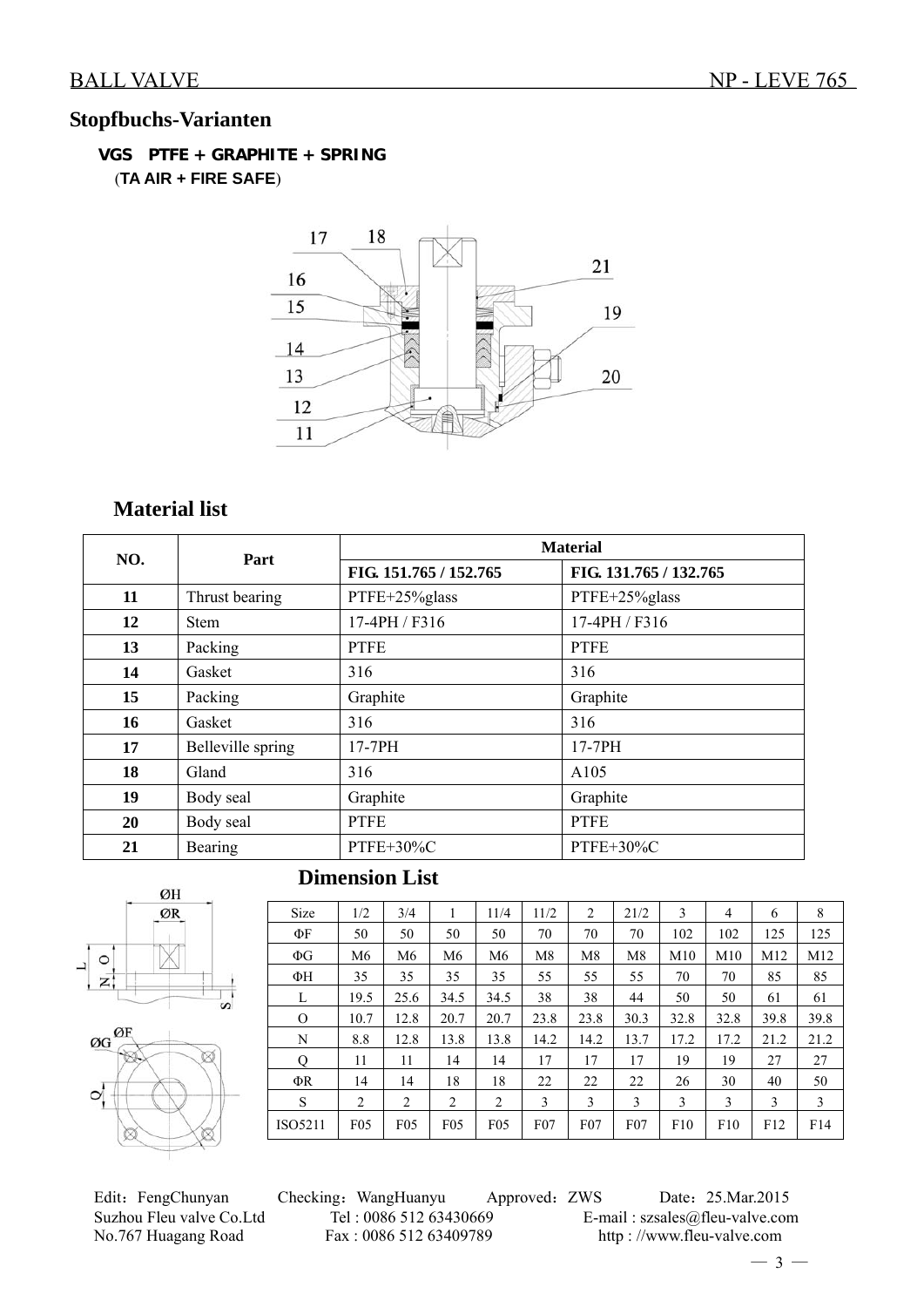## **WRG WEDGE RING + GRAPHITE** (**TA AIR + FIRE SAFE**)



# **Material list**

| NO. | Part           |                        | <b>Material</b>        |  |  |  |  |  |  |
|-----|----------------|------------------------|------------------------|--|--|--|--|--|--|
|     |                | FIG. 151.765 / 152.765 | FIG. 131.765 / 132.765 |  |  |  |  |  |  |
| 11  | Thrust bearing | PTFE+25%glass          | PTFE+25%glass          |  |  |  |  |  |  |
| 12  | <b>Stem</b>    | 17-4PH / F316          | 17-4PH / F316          |  |  |  |  |  |  |
| 13  | Packing        | <b>PTFE</b>            | <b>PTFE</b>            |  |  |  |  |  |  |
| 14  | Packing        | Graphite               | Graphite               |  |  |  |  |  |  |
| 15  | Gasket         | 316                    | 316                    |  |  |  |  |  |  |
| 16  | Packing        | Graphite               | Graphite               |  |  |  |  |  |  |
| 17  | Gland          | 316                    | A105                   |  |  |  |  |  |  |
| 18  | Bearing        | PTFE+30%C              | PTFE+30%C              |  |  |  |  |  |  |
| 19  | Body seal      | Graphite               | Graphite               |  |  |  |  |  |  |
| 20  | Body seal      | <b>PTFE</b>            | <b>PTFE</b>            |  |  |  |  |  |  |



## **Dimension List**

| Size     | 1/2             | 3/4             | 1               | 11/4           | 11/2 | 2    | 21/2 | 3    | 4    | 6    | 8    |
|----------|-----------------|-----------------|-----------------|----------------|------|------|------|------|------|------|------|
| ΦF       | 50              | 50              | 50              | 50             | 70   | 70   | 70   | 102  | 102  | 125  | 125  |
| $\Phi$ G | M <sub>6</sub>  | M <sub>6</sub>  | M <sub>6</sub>  | M <sub>6</sub> | M8   | M8   | M8   | M10  | M10  | M12  | M12  |
| ΦH       | 35              | 35              | 35              | 35             | 55   | 55   | 55   | 70   | 70   | 85   | 85   |
| L        | 19.5            | 25.6            | 34.5            | 34.5           | 38   | 38   | 44   | 50   | 50   | 61   | 61   |
| $\Omega$ | 10.7            | 12.8            | 20.7            | 20.7           | 23.8 | 23.8 | 30.3 | 32.8 | 32.8 | 39.8 | 39.8 |
| N        | 8.8             | 12.8            | 13.8            | 13.8           | 14.2 | 14.2 | 13.7 | 17.2 | 17.2 | 21.2 | 21.2 |
| Q        | 11              | 11              | 14              | 14             | 17   | 17   | 17   | 19   | 19   | 27   | 27   |
| ΦR       | 14              | 14              | 18              | 18             | 22   | 22   | 22   | 26   | 30   | 40   | 50   |
| S        | 2               | 2               | 2               | 2              | 3    | 3    | 3    | 3    | 3    | 3    | 3    |
| ISO5211  | F <sub>05</sub> | F <sub>05</sub> | F <sub>05</sub> | $F_{05}$       | F07  | F07  | F07  | F10  | F10  | F12  | F14  |

Edit: FengChunyan Checking: WangHuanyu Approved: ZWS Date: 25.Mar.2015 Suzhou Fleu valve Co.Ltd Tel : 0086 512 63430669 E-mail : szsales@fleu-valve.com<br>No.767 Huagang Road Fax : 0086 512 63409789 http : //www.fleu-valve.com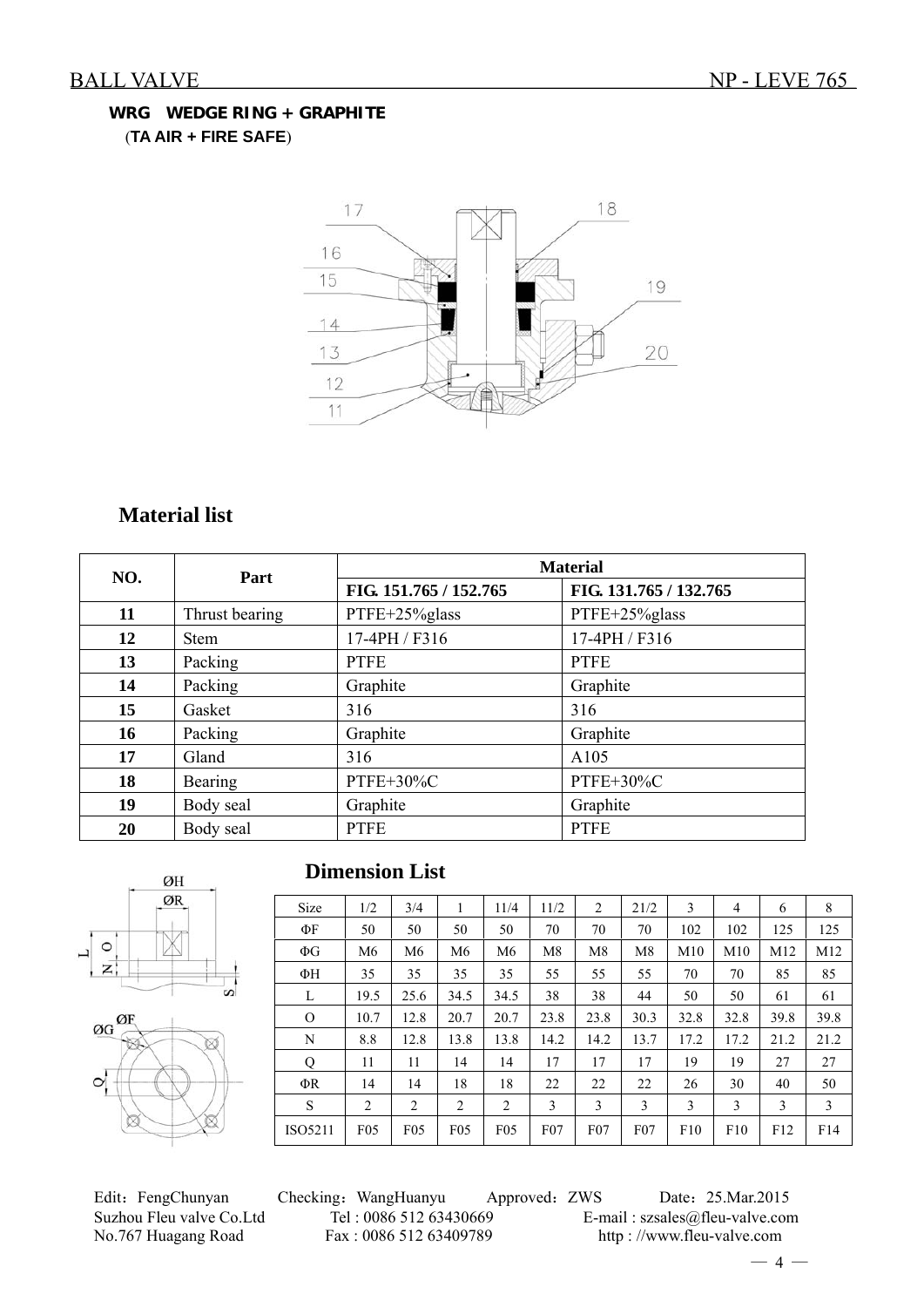| FIG.                     | <b>CLASS</b>             | <b>Material</b>                                              | <b>RANGE</b> |                                                |
|--------------------------|--------------------------|--------------------------------------------------------------|--------------|------------------------------------------------|
| 131.765                  | 150LB                    | <b>WCB</b>                                                   | $11/2" - 8"$ |                                                |
| 132.765                  | 300LB                    | CF8M                                                         | $11/2" - 8"$ |                                                |
| 151.765                  | 150LB                    | <b>WCB</b>                                                   | $11/2" - 8"$ |                                                |
| 152.765                  | 300LB                    | CF8M                                                         | $11/2" - 8"$ |                                                |
| $\overline{a}$<br>$\Box$ | THE<br>ш.<br>히<br>ю<br>b | $\ensuremath{\text{w}}$<br>m<br>ZЩ<br>ख़<br>$n-d2$<br>f<br>L | Η            | W<br>V)<br>viiti.<br>mum<br>Size : $5'' - 8''$ |

Ball valve with full bore and Flange . Flange end: API 6D ASME B16.34 ; Face to face: ASME B16.10 .

| <b>Class</b> | <b>Size</b>             | d   | L   | H   | W   | D   | $\mathbf b$ | $\mathbf f$ | d1  | D <sub>1</sub> | $n-d2$    | Weight  |
|--------------|-------------------------|-----|-----|-----|-----|-----|-------------|-------------|-----|----------------|-----------|---------|
|              | 1/2                     | 15  | 108 | 117 | 200 | 89  | 11.2        | 1.6         | 35  | 60.5           | $4 - 16$  | 2.3     |
|              | 3/4                     | 20  | 117 | 124 | 200 | 99  | 12.8        | 1.6         | 43  | 70             | $4 - 16$  | 3.0     |
|              | $\mathbf{1}$            | 25  | 127 | 129 | 220 | 108 | 14.3        | 1.6         | 51  | 79.2           | $4 - 16$  | 4.0     |
|              | 11/4                    | 32  | 140 | 145 | 220 | 117 | 15.8        | 1.6         | 64  | 89             | $4 - 16$  | 5.5     |
|              | 11/2                    | 40  | 165 | 155 | 270 | 127 | 17.3        | 1.6         | 73  | 98.6           | $4 - 16$  | $7.0\,$ |
|              | $\overline{2}$          | 50  | 178 | 161 | 270 | 152 | 19.1        | 1.6         | 92  | 120.7          | $4 - 19$  | 9.5     |
| 150Lb        | 21/2                    | 65  | 190 | 173 | 360 | 178 | 22.2        | 1.6         | 105 | 139.7          | $4 - 19$  | 15      |
|              | $\overline{\mathbf{3}}$ | 77  | 203 | 205 | 360 | 191 | 24          | 1.6         | 127 | 152.4          | $4 - 19$  | 24      |
|              | $\overline{\mathbf{4}}$ | 100 | 229 | 227 | 360 | 229 | 24          | 1.6         | 157 | 190.5          | $8 - 19$  | 33      |
|              | 5                       | 125 | 356 | 235 | 500 | 254 | 24          | 1.6         | 186 | 215.9          | $8 - 22$  | 58      |
|              | 6                       | 150 | 394 | 251 | 650 | 279 | 25.5        | 1.6         | 216 | 241.3          | $8 - 22$  | 93      |
|              | 8                       | 200 | 457 | 346 | 750 | 343 | 28.5        | 1.6         | 270 | 298.5          | $8 - 22$  | 160     |
|              | 1/2                     | 15  | 140 | 117 | 200 | 95  | 14.3        | 1.6         | 35  | 66.5           | $4 - 16$  | 2.5     |
|              | 3/4                     | 20  | 152 | 124 | 200 | 117 | 15.8        | 1.6         | 43  | 82.5           | $4 - 19$  | 3.5     |
|              | $\mathbf{1}$            | 25  | 165 | 129 | 220 | 124 | 17.3        | 1.6         | 51  | 89             | $4 - 19$  | 5.5     |
|              | 11/4                    | 32  | 178 | 145 | 220 | 133 | 19.1        | 1.6         | 64  | 98.5           | $4 - 19$  | 7.6     |
|              | 11/2                    | 40  | 190 | 155 | 270 | 155 | 20.7        | 1.6         | 73  | 114.3          | $4 - 22$  | 10.5    |
| 300Lb        | $\overline{2}$          | 50  | 216 | 161 | 270 | 165 | 22.2        | 1.6         | 92  | 127            | $8 - 19$  | 14.5    |
|              | 21/2                    | 65  | 241 | 173 | 360 | 191 | 25.5        | 1.6         | 105 | 149.4          | $8 - 22$  | 23.5    |
|              | $\mathbf{3}$            | 77  | 282 | 205 | 360 | 210 | 28.5        | 1.6         | 127 | 168.1          | $8 - 22$  | 29.5    |
|              | $\overline{\mathbf{4}}$ | 100 | 305 | 227 | 360 | 254 | 31.8        | 1.6         | 157 | 200.2          | $8-22$    | 55      |
|              | 5                       | 125 | 381 | 235 | 500 | 279 | 34.9        | 1.6         | 186 | 235            | $8 - 22$  | 81      |
|              | 6                       | 150 | 403 | 251 | 650 | 318 | 36.7        | 1.6         | 216 | 269.7          | $12 - 22$ | 118     |
|              | 8                       | 200 | 502 | 346 | 750 | 381 | 41.2        | 1.6         | 270 | 330.2          | 12-22     | 200     |

## **Dimension List**

Edit: FengChunyan Checking: WangHuanyu Approved: ZWS Date: 25.Mar.2015 Suzhou Fleu valve Co.Ltd Tel : 0086 512 63430669 E-mail : szsales@fleu-valve.com<br>No.767 Huagang Road Fax : 0086 512 63409789 http : //www.fleu-valve.com http : //www.fleu-valve.com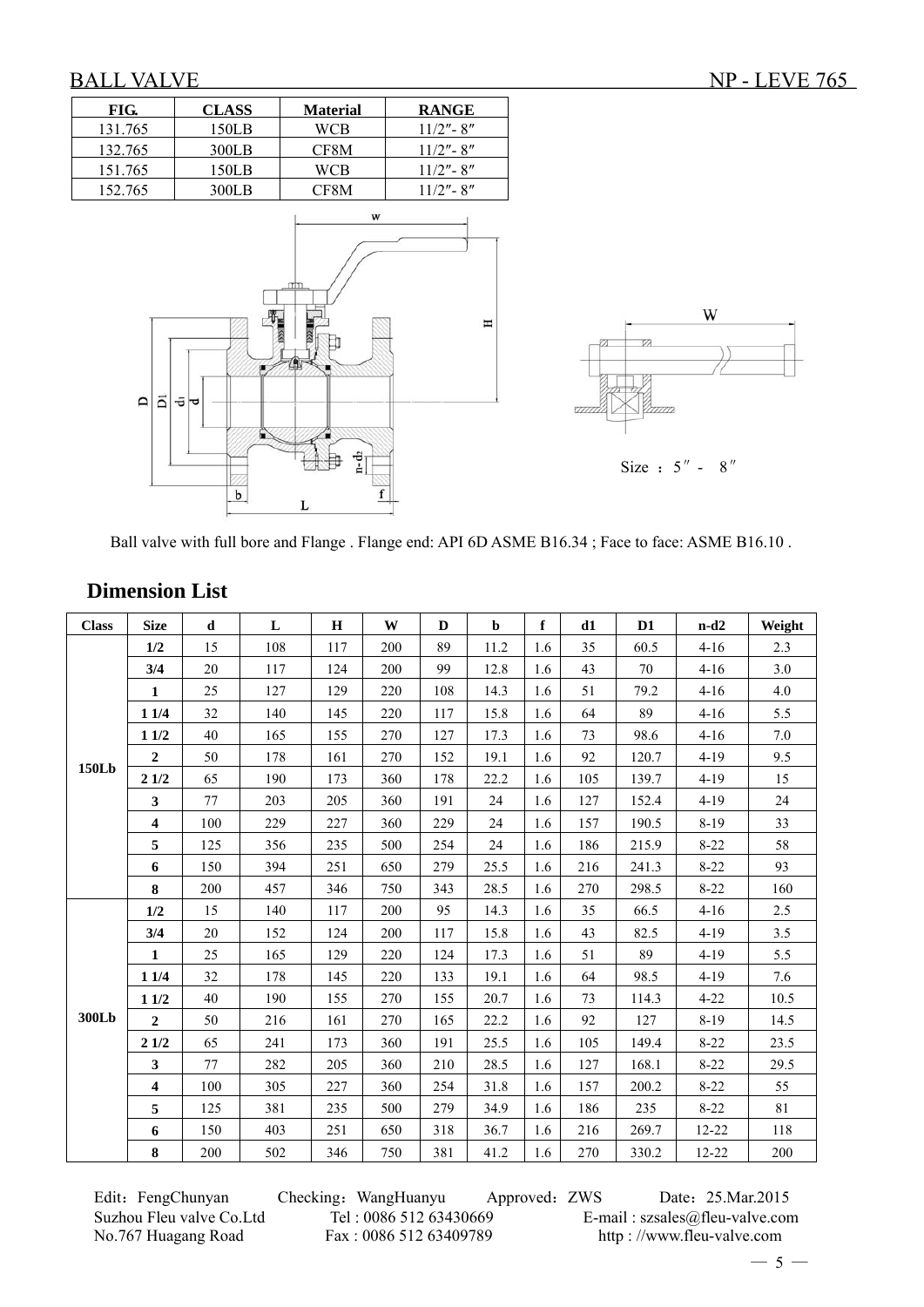

Long stem ball valve with full bore and Flange . Design: API 6D ASME B16.34; Face to face: ASME B16.10 . Flange:ASME B16.5

### **Material list**

| NO. | Part          | <b>Material</b>                                          |                                               |
|-----|---------------|----------------------------------------------------------|-----------------------------------------------|
|     |               | FIG. 151.765 / 152.765                                   | FIG. 131.765 / 132.765                        |
| 1   | Adapter       | CF8M / CF8 / CF3M / CF3                                  | <b>WCB</b>                                    |
| 2   | <b>Bolts</b>  | B8M                                                      | B7                                            |
| 3   | <b>Nuts</b>   | 8M                                                       | 2H                                            |
| 4   | Body seal     | <b>PTFE</b>                                              | <b>PTFE</b>                                   |
| 5   | Body          | CF8M / CF8 / CF3M / CF3                                  | <b>WCB</b>                                    |
| 6   | Ball          | F316+STL                                                 | F304+STL                                      |
| 7   | Spring washer | 17-7PH                                                   | 17-7PH                                        |
| 8   | Gasket        | Graphite $+316$                                          | Graphite +304                                 |
| 9   | Seat          | $316+STL$                                                | $304 + STL$                                   |
| 11  | <b>Stem</b>   | 17-4PH                                                   | $17-4PH$                                      |
| 18  | Lever         | DN $\leq$ 4") / 45 Galvanization (DN $\geq$ 5")<br>CF8 ( | Gr60-40-18 (DN $\leq$ 4") / 45 (DN $\geq$ 5") |
| 19  | Gasket        | 304                                                      | 304                                           |
| 20  | <b>Bolts</b>  | B8M                                                      | B7                                            |
| 25  | Case          | CF8M / CF8 / CF3M / CF3                                  | <b>WCB</b>                                    |
| 26  | Long stem     | 17-4PH                                                   | 17-4PH                                        |

## **Dimension List**

| <b>Class</b> | <b>Size</b>             | d   | L   | Н   | W   | D   | b    | f   | d1  | D1    | $n-d2$    | Weight |
|--------------|-------------------------|-----|-----|-----|-----|-----|------|-----|-----|-------|-----------|--------|
|              | 1/2                     | 15  | 108 | 217 | 200 | 89  | 11.2 | 1.6 | 35  | 60.5  | $4 - 16$  |        |
|              | 3/4                     | 20  | 117 | 224 | 200 | 99  | 12.8 | 1.6 | 43  | 70    | $4 - 16$  |        |
|              | 1                       | 25  | 127 | 229 | 220 | 108 | 14.3 | 1.6 | 51  | 79.2  | $4 - 16$  |        |
|              | 11/4                    | 32  | 140 | 245 | 220 | 117 | 15.8 | 1.6 | 64  | 89    | $4 - 16$  |        |
|              | 11/2                    | 40  | 165 | 255 | 270 | 127 | 17.3 | 1.6 | 73  | 98.6  | $4 - 16$  |        |
|              | $\mathbf{2}$            | 50  | 178 | 261 | 270 | 152 | 19.1 | 1.6 | 92  | 120.7 | $4 - 19$  |        |
| 150Lb        | 21/2                    | 65  | 190 | 273 | 360 | 178 | 22.2 | 1.6 | 105 | 139.7 | $4 - 19$  |        |
|              | $\overline{\mathbf{3}}$ | 77  | 203 | 305 | 360 | 191 | 24   | 1.6 | 127 | 152.4 | $4 - 19$  |        |
|              | $\overline{\mathbf{4}}$ | 100 | 229 | 327 | 360 | 229 | 24   | 1.6 | 157 | 190.5 | $8-19$    |        |
|              | $\overline{5}$          | 125 | 356 | 335 | 500 | 254 | 24   | 1.6 | 186 | 215.9 | $8 - 22$  |        |
|              | 6                       | 150 | 394 | 351 | 650 | 279 | 25.5 | 1.6 | 216 | 241.3 | $8 - 22$  |        |
|              | 8                       | 200 | 457 | 446 | 750 | 343 | 28.5 | 1.6 | 270 | 298.5 | $8 - 22$  |        |
|              | 1/2                     | 15  | 140 | 217 | 200 | 95  | 14.3 | 1.6 | 35  | 66.5  | $4 - 16$  |        |
|              | 3/4                     | 20  | 152 | 224 | 200 | 117 | 15.8 | 1.6 | 43  | 82.5  | $4-19$    |        |
|              | $\mathbf{1}$            | 25  | 165 | 229 | 220 | 124 | 17.3 | 1.6 | 51  | 89    | $4-19$    |        |
|              | 11/4                    | 32  | 178 | 245 | 220 | 133 | 19.1 | 1.6 | 64  | 98.5  | $4 - 19$  |        |
|              | 11/2                    | 40  | 190 | 255 | 270 | 155 | 20.7 | 1.6 | 73  | 114.3 | $4 - 22$  |        |
| 300Lb        | $\overline{2}$          | 50  | 216 | 261 | 270 | 165 | 22.2 | 1.6 | 92  | 127   | $8-19$    |        |
|              | 21/2                    | 65  | 241 | 273 | 360 | 191 | 25.5 | 1.6 | 105 | 149.4 | $8 - 22$  |        |
|              | $\mathbf{3}$            | 77  | 282 | 305 | 360 | 210 | 28.5 | 1.6 | 127 | 168.1 | $8 - 22$  |        |
|              | $\overline{\mathbf{4}}$ | 100 | 305 | 327 | 360 | 254 | 31.8 | 1.6 | 157 | 200.2 | $8-22$    |        |
|              | 5                       | 125 | 381 | 335 | 500 | 279 | 34.9 | 1.6 | 186 | 235   | $8 - 22$  |        |
|              | 6                       | 150 | 403 | 351 | 650 | 318 | 36.7 | 1.6 | 216 | 269.7 | $12 - 22$ |        |
|              | 8                       | 200 | 502 | 446 | 750 | 381 | 41.2 | 1.6 | 270 | 330.2 | 12-22     |        |

Edit: FengChunyan Checking: WangHuanyu Approved: ZWS Date: 25.Mar.2015

Suzhou Fleu valve Co.Ltd Tel : 0086 512 63430669 E-mail : szsales@fleu-valve.com<br>No.767 Huagang Road Fax : 0086 512 63409789 http : //www.fleu-valve.com No.767 Huagang Road Fax : 0086 512 63409789 http : //www.fleu-valve.com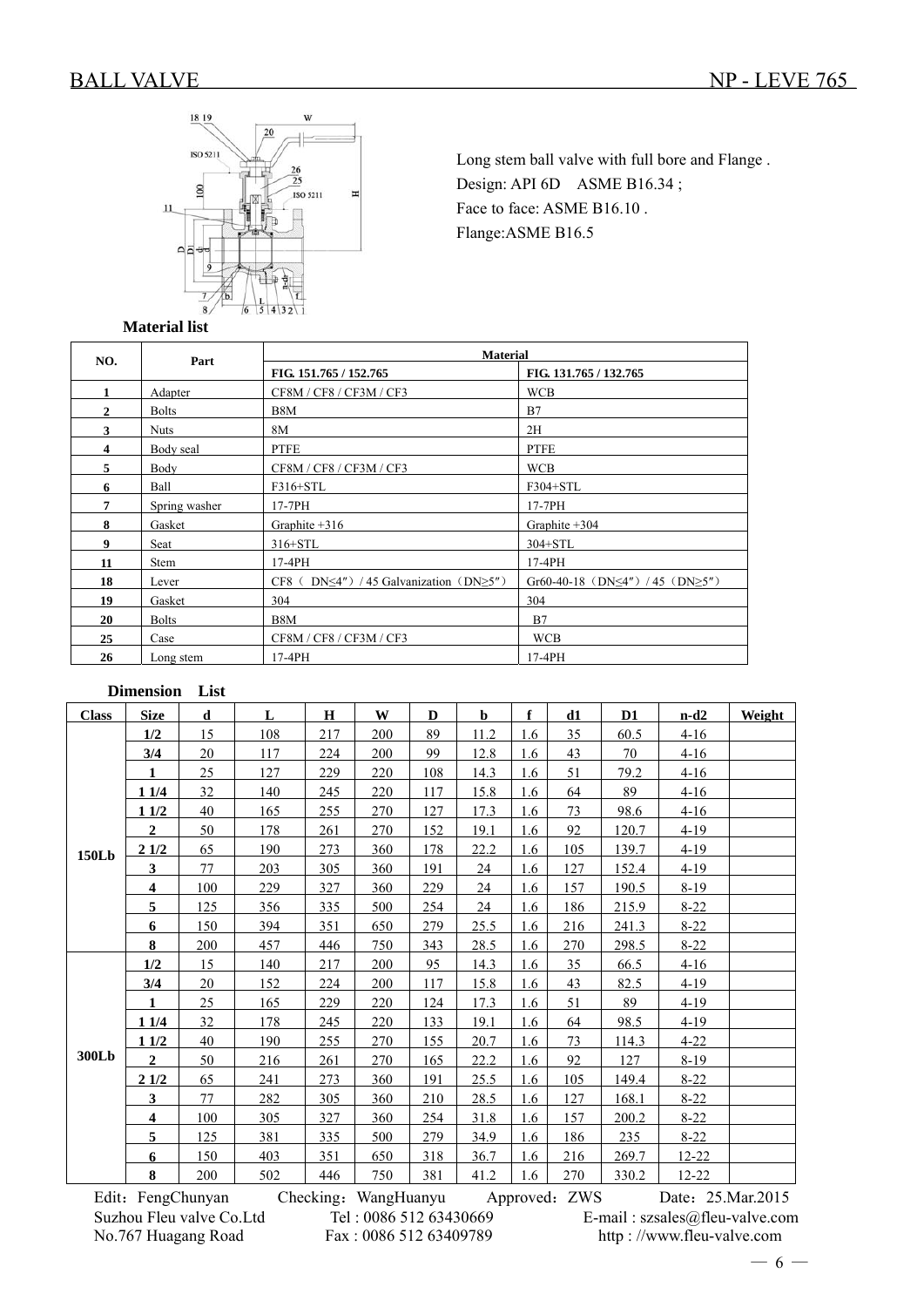

### **Long stem V - seal ( PTFE) + Graphite**

# **Material list**

| NO. | Part           | <b>Material</b>         |                        |  |  |  |  |
|-----|----------------|-------------------------|------------------------|--|--|--|--|
|     |                | FIG. 151.765 / 152.765  | FIG. 131.765 / 132.765 |  |  |  |  |
| 25  | Case           | CF8M / CF8 / CF3M / CF3 | <b>WCB</b>             |  |  |  |  |
| 26  | Long stem      | $17-4PH$                | $17-4PH$               |  |  |  |  |
| 27  | Thrust bearing | PTFE+25%glass           | PTFE+25%glass          |  |  |  |  |
| 28  | Gasket         | <b>PTFE</b>             | <b>PTFE</b>            |  |  |  |  |

# **Dimension List**

| <b>NPS</b> | <b>Class</b> | $\bf H$ | <b>ISO5211</b> |
|------------|--------------|---------|----------------|
| $1/2$ "    | 150/300      | 100     | F05            |
| 3/4"       | 150/300      | 100     | F05            |
| 1"         | 150/300      | 100     | F05            |
| 11/4"      | 150/300      | 100     | F05            |
| 11/2"      | 150/300      | 100     | F07            |
| 2"         | 150/300      | 100     | F07            |
| 21/2"      | 150/300      | 100     | F07            |
| 3"         | 150/300      | 100     | F10            |
| 4"         | 150/300      | 100     | F10            |
| 5"         | 150/300      | 100     | F12            |
| 6"         | 150/300      | 100     | F12            |
| 8"         | 150          | 100     | F14            |
|            | 300          | 100     | F16            |

Edit: FengChunyan Checking: WangHuanyu Approved: ZWS Date: 25.Mar.2015 Suzhou Fleu valve Co.Ltd Tel : 0086 512 63430669 E-mail : szsales@fleu-valve.com<br>No.767 Huagang Road Fax : 0086 512 63409789 http : //www.fleu-valve.com